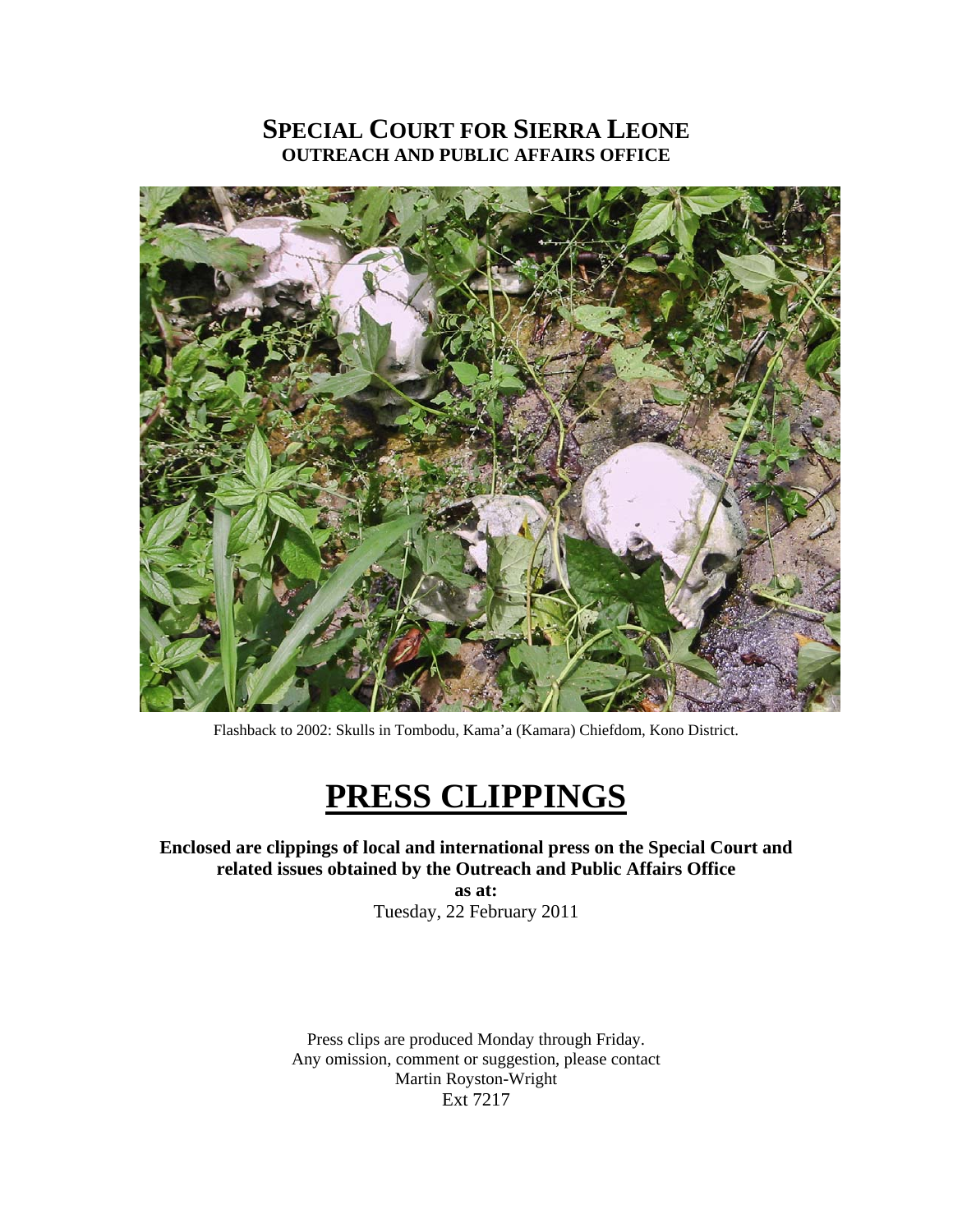| <b>Local News</b>                                                                          |             |
|--------------------------------------------------------------------------------------------|-------------|
| WikiLeaks: Charles Taylor May Have \$400 Million Out of Reach / The News                   | Page 3      |
| <b>International News</b>                                                                  |             |
| WikiLeaks: Charles Taylor May Have \$400 Million Out of Reach / Telegraph                  | Pages 4-5   |
| A Warlord's Last Chance / Foreign Policy                                                   | Pages 6-9   |
| What Goes Around Comes Around, as the Devil Comes to Roost in Libya / Sierra Express Media | Pages 10-11 |

UN Asks Mongolia More Job in Cote d'Ivoire / *UB Post* Congo provides justice without theatrics / *Business Day* Page 12 Pages 13-14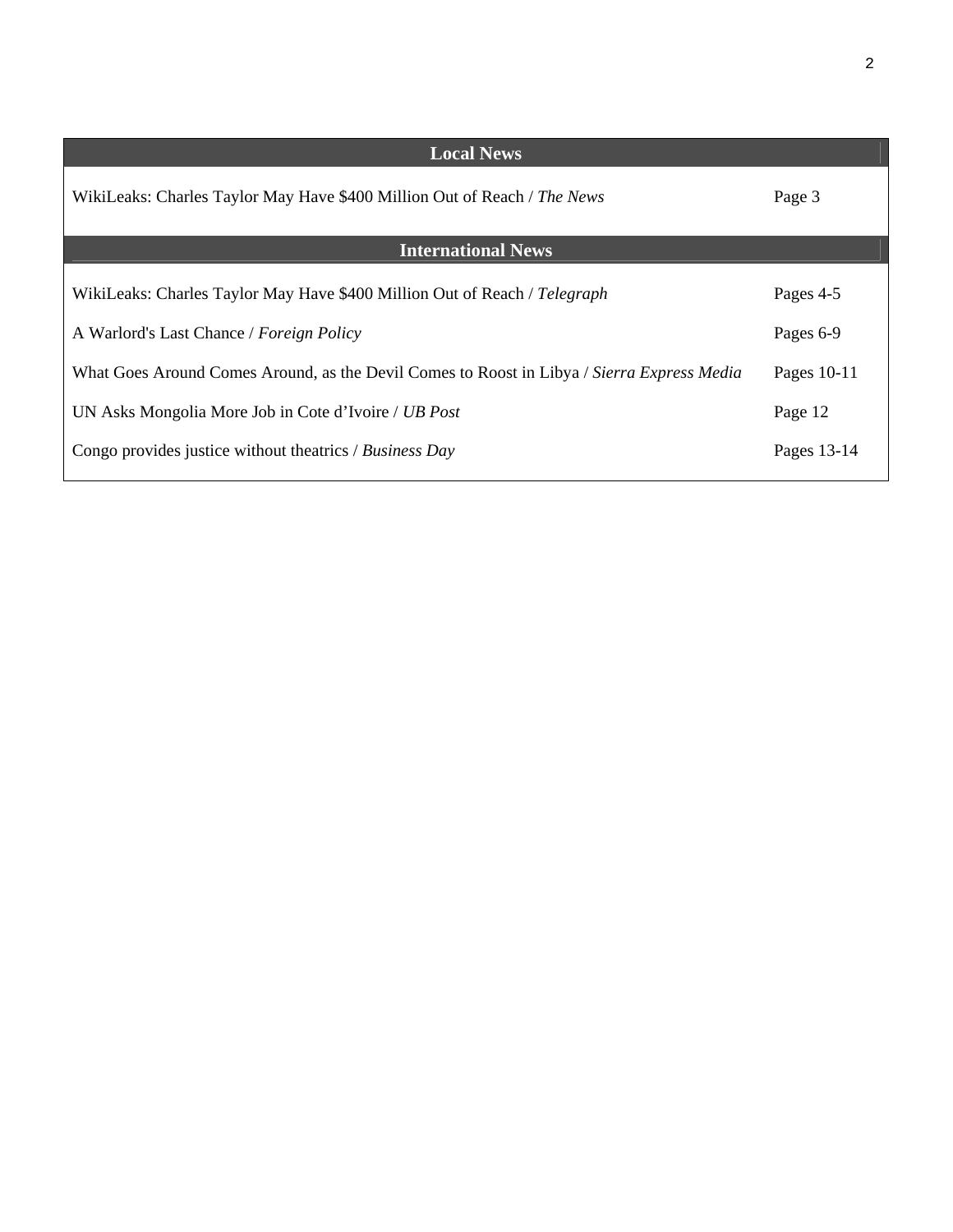# The News Tuesday, 22 February 2011

# VikiLeaks: Charles Taylor May Have<br>\$400 Million Out Of Reach fence document.

Charles Taylor, the former Liberian president, could have as much as \$400 million hidden away out of reach of prosecutors, according to leaked US diplomatic cables. Some reports place Charles Taylor's hidden funds at \$400 million Photo: AP

US officials were told that if Mr Taylor is found guilty of war crimes, the international court in The Haque might only be able to recover a fraction of his wealth.

On Friday judges in The Hague adjourned indefinitely the threevear-old trial of Mr Taylor on charges of arming rebels who killed and maimed Sierra Leone citizens.

Instead of closing it, as scheduled, Mr Taylor's lawyers were granted leave to appeal an earlier decision refusing the late filing of a deA leaked cable sent from US

officials in the United Nations in October 2007 reported the concerns of Stephen Rapp, who was the Special Court for Sierra Leone prosecutor at time, about Mr Taylor's alleged missing millions Mr Rapp is now President Barack Obama's Ambassador-at-Large for War Crimes Issues.

The cable, leaked by the WikiLeaks website and handed to The Daily Telegraph, said: "On the issue of Taylor's hidden funds Rapp reported that victims often raise the subject of reparations from Taylor's sizeable resources

"He noted that the Court could recover about \$3 million, if Taylor's funds could be located. Some reports place his hidden funds at \$400 million.

"The UN Office of Crime and Drugs as well as the World Bank are exploring ways to track the funds and both President Sirleaf of Liberia

and Sierra Leone President Koroma are watching with interest." Nigeria was trying to help to find some of the assets, the US officials added.

The cable said: "The Nigerian representative present said that her government is making efforts to penetrate the web that Taylor wove to hide his assets but that it has proven difficult to trace his accounts." In a later cable sent in 2009. US diplomats in Liberia's capital Monrovia

suggested Mr Taylor should be tried in the US if he was "acquitted in The Hague or given a light sentence"

The cable said: "The international community must consider steps should Taylor not be sent to prison for a long time. "We should look at the possibility of trying Taylor in the United States All legal options should be studied to ensure that Taylor cannot return to destabilise Liberia. "Building a case in the United States against

Taylor for financial crimes such as wire fraud would probably be the best route. "There may be other options, such as applying the new law criminalising the use of child soldiers or ter rorism statutes."

Mr Taylor, 62, has pleaded not guilty to 11 counts of war crimes and crimes against humanity.

The Sierra Leone civil war claimed some 120,000 lives in the 10 years to 2001, with Revolutionary United Front rebels, dubbed Mr Taylor's "surrogate army", mutilating<br>thousands of civilians.

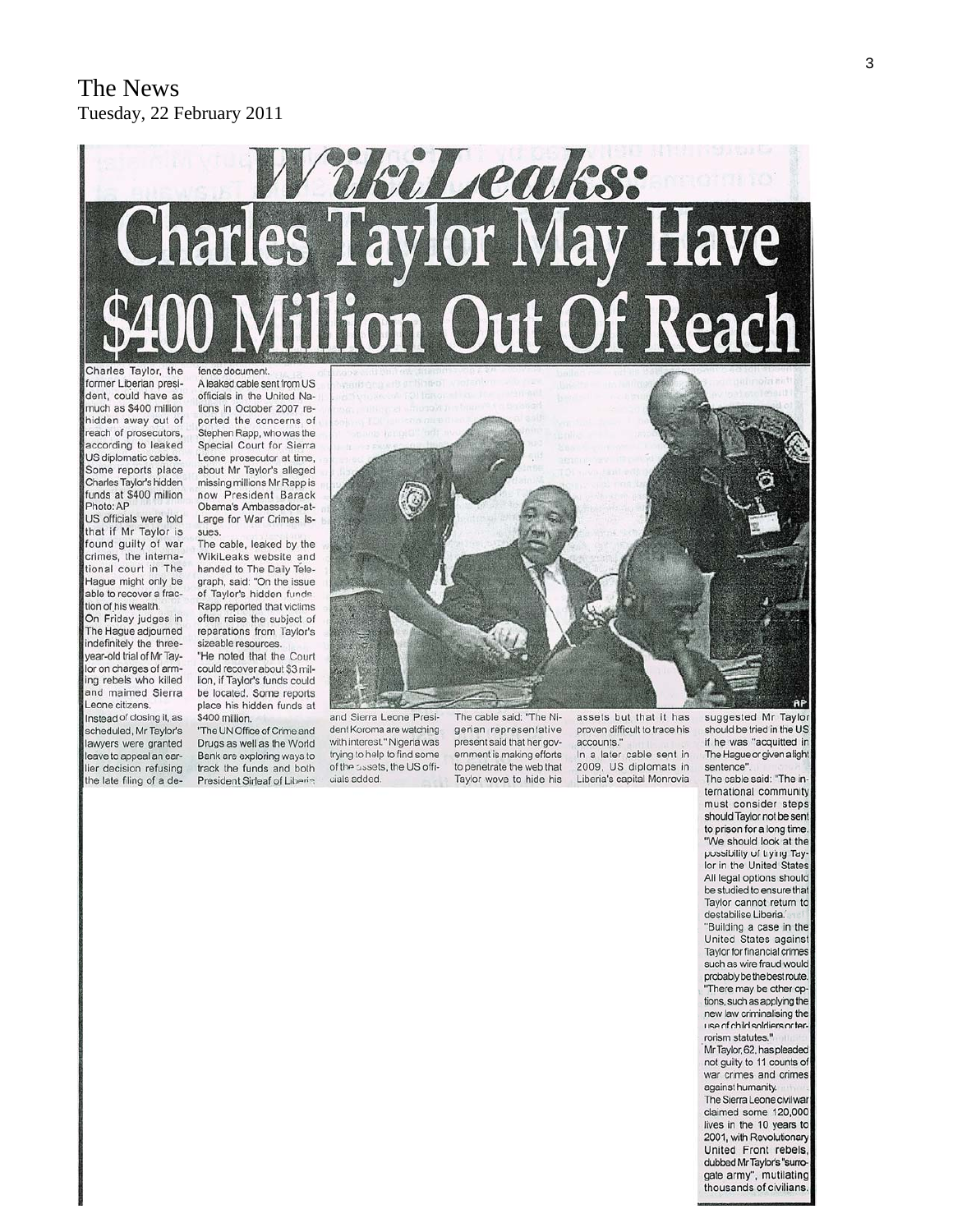# Telegraph Friday, 11 February 2011

#### **WikiLeaks: Charles Taylor may have \$400 million out of reach**

**Charles Taylor, the former Liberian president, could have as much as \$400 million hidden away out of reach of prosecutors, according to leaked US diplomatic cables.** 



[Some repo](http://www.telegraph.co.uk/journalists/)rts place Charles Taylor's hidden funds at \$400 million Photo: AP



By Christopher Hope, Whitehall Editor

US officials were told that if Mr Taylor is found guilty of war crimes, the international court in The Hague might only be able to recover a fraction of his wealth.

On Friday judges in The Hague adjourned indefinitely the three-year-old trial of Mr Taylor on charges of arming rebels who killed and maimed Sierra Leone citizens.

Instead of closing it, as scheduled, Mr Taylor's lawyers were granted leave to appeal an earlier decision refusing the late filing of a defence document.

A leaked cable sent from US officials in the United Nations in October 2007 reported the concerns of Stephen Rapp, who was the Special Court for Sierra Leone prosecutor at time, about Mr Taylor's alleged missing millions Mr Rapp is now President Barack Obama's Ambassador-at-Large for War Crimes Issues.

The cable, leaked by the WikiLeaks website and handed to The Daily Telegraph, said: "On the issue of Taylor's hidden funds, Rapp reported that victims often raise the subject of reparations from Taylor's sizeable resources.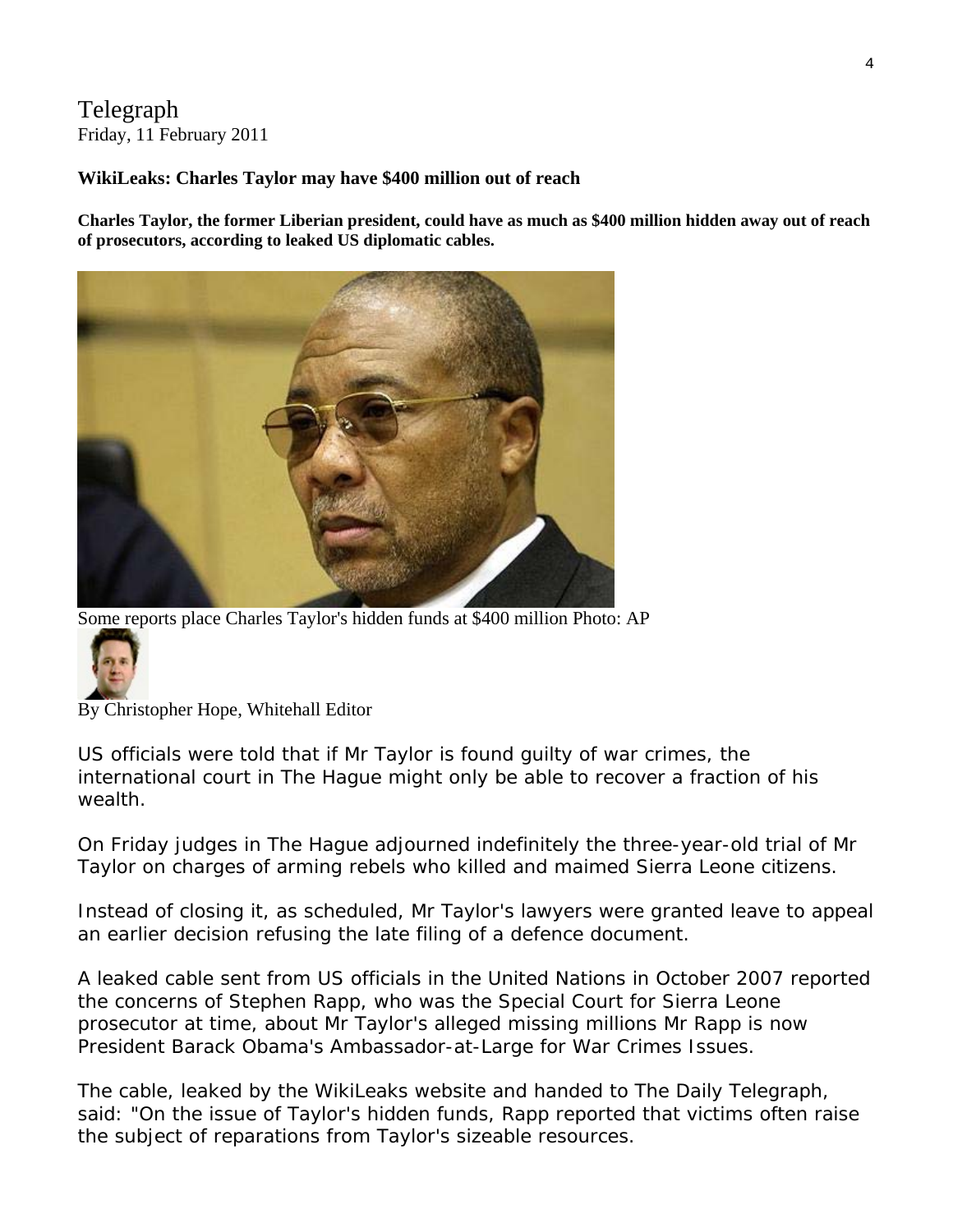"He noted that the Court could recover about \$3 million, if Taylor's funds could be located. Some reports place his hidden funds at \$400 million.

"The UN Office of Crime and Drugs as well as the World Bank are exploring ways to track the funds and both President Sirleaf of Liberia and Sierra Leone President Koroma are watching with interest." Nigeria was trying to help to find some of the assets, the US officials added.

The cable said: "The Nigerian representative present said that her government is making efforts to penetrate the web that Taylor wove to hide his assets but that it has proven difficult to trace his accounts."

In a later cable sent in 2009, US diplomats in Liberia's capital Monrovia suggested Mr Taylor should be tried in the US if he was "acquitted in The Hague or given a light sentence".

The cable said: "The international community must consider steps should Taylor not be sent to prison for a long time.

"We should look at the possibility of trying Taylor in the United States All legal options should be studied to ensure that Taylor cannot return to destabilise Liberia.

"Building a case in the United States against Taylor for financial crimes such as wire fraud would probably be the best route.

"There may be other options, such as applying the new law criminalising the use of child soldiers or terrorism statutes."

Mr Taylor, 62, has pleaded not guilty to 11 counts of war crimes and crimes against humanity.

The Sierra Leone civil war claimed some 120,000 lives in the 10 years to 2001, with Revolutionary United Front rebels, dubbed Mr Taylor's "surrogate army", mutilating thousands of civilians.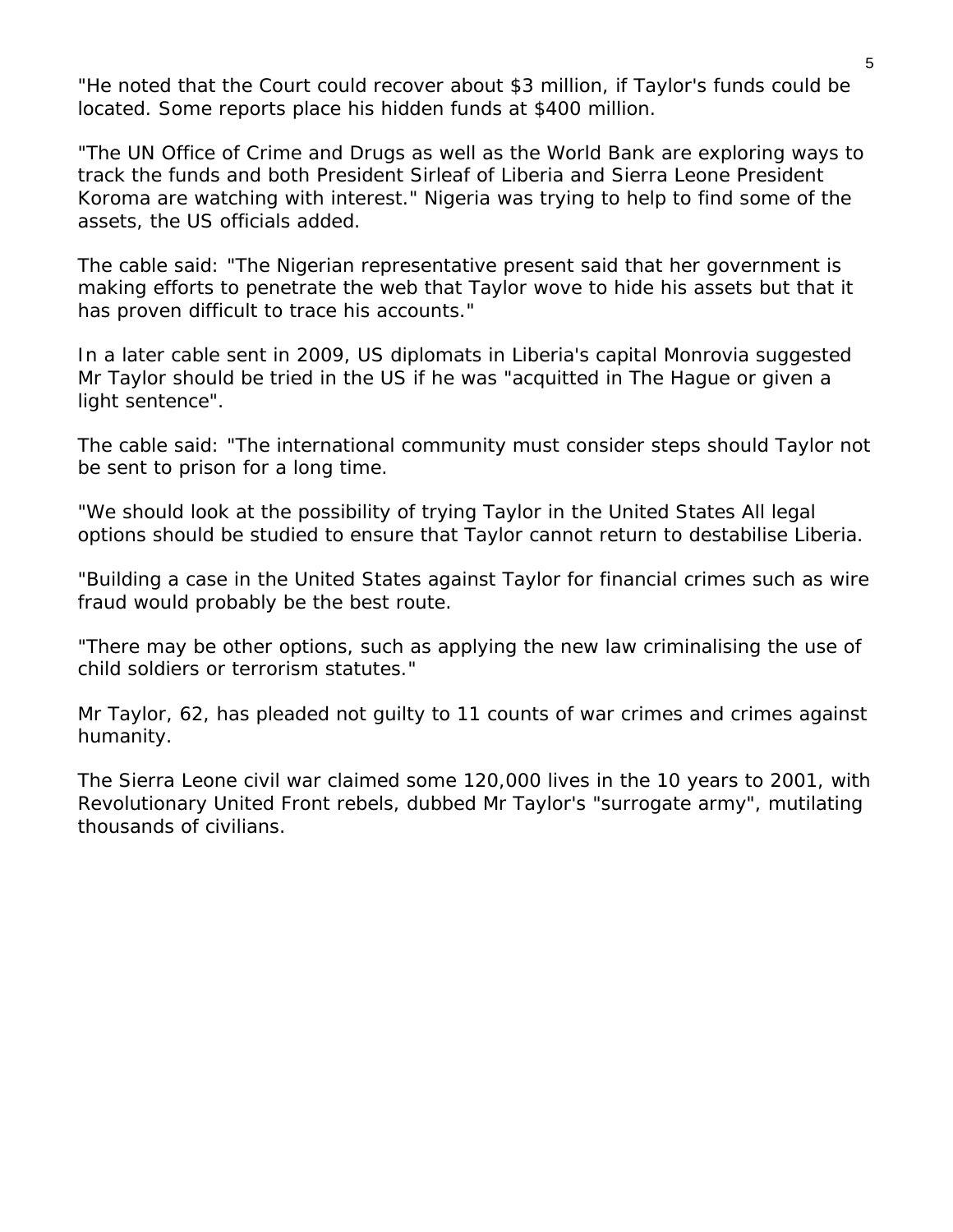# Foreign Policy Monday, 21 February 2011

#### **A Warlord's Last Chance**

**Why Liberian ex-president Charles Taylor thinks there was an international conspiracy against him.** 

# **BY JOHNNY DWYER | FEBRUARY 21, 2011**



Charles Taylor has always been an opportunist.

In the late 1980s, the Liberian warlord-turned-president used the killing of his mentor, Gen. Thomas Quiwonkpa, as a springboard to launch his own revolution. In 1997, he deployed the same rebel army that had torn Liberia to pieces during the civil war as a political machine to mobilize votes for a popular election. And several years into his presidency, Taylor leveraged the bloodletting in Sierra Leone to turn the world's attention to the region and find an audience with the United States.

So as his war crimes trial at The Hague winds down, it should come as no surprise that Taylor is finding opportunity in a final moment of adversity. During closing arguments on Feb. 9, when the prosecution hoped to wrap up more than two years of testimony from 115 witnesses, Taylor used the occasion instead to rehash the narrative of his political demise: that he is the victim of an international conspiracy.

The drama came during closing arguments, when Taylor's defense counsel, Courtenay Griffiths, stormed out of the court, followed soon after by his client, to boycott a proceeding the defense has decried as biased since the trial opened nearly four years ago. (This was a repeat performance; Taylor's original counsel opened the trial by walking out on the first day of the proceedings in 2007.) From the first day of his trial, Taylor's defense has claimed that the proceedings are rigged against him. Specifically, the Liberian ex-president has charged that the United States, Britain, and a legion of other entities from the IMF and the World Bank to Human Rights Watch and journalists like the Washington Post's Douglas Farah, engaged in a conspiracy to remove him from power.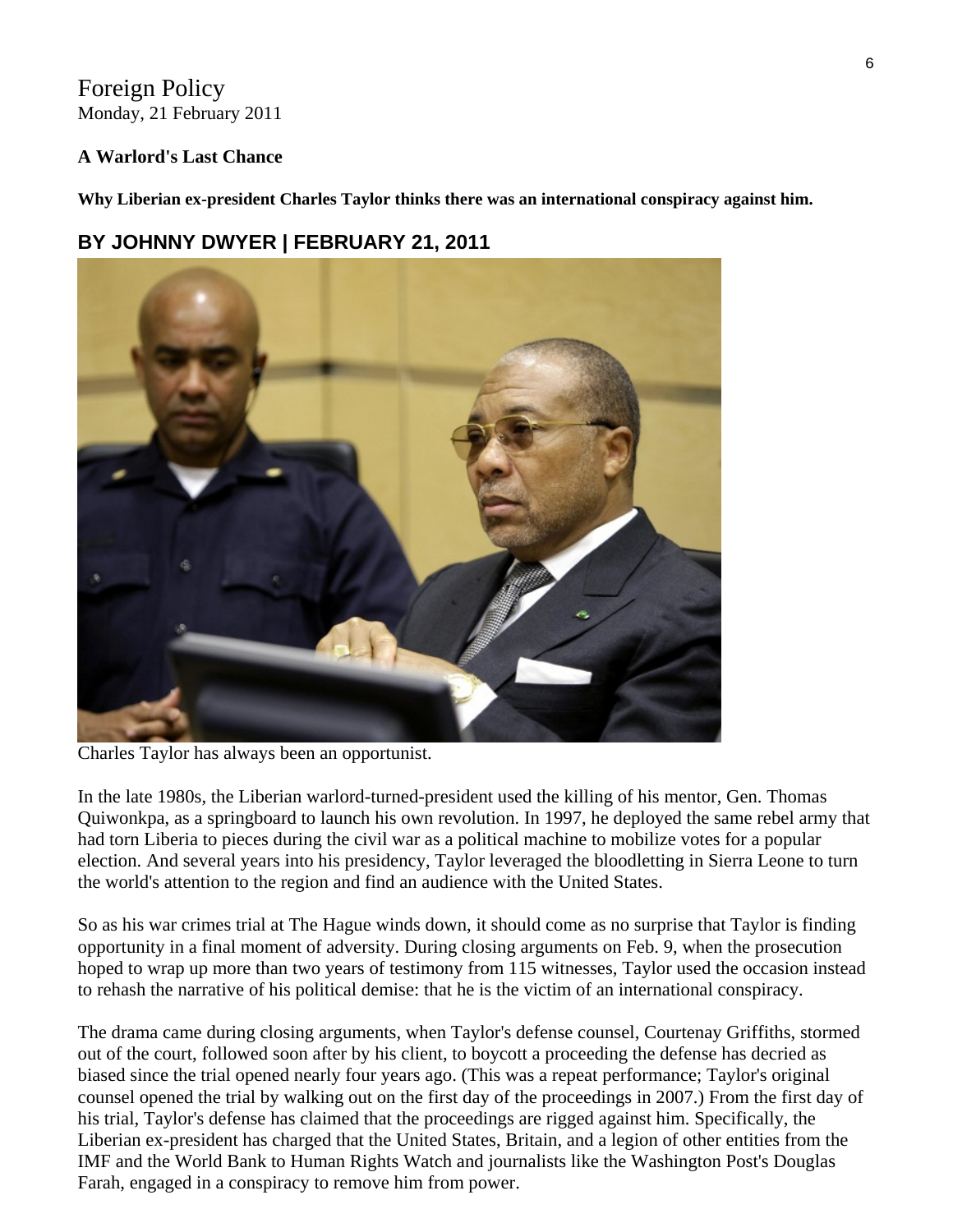For a man accused of nearly a dozen crimes against humanity, from terrorism, murder and rape to sexual slavery and the conscription of child soldiers, the notion of Taylor's victimhood appears remarkable. Taylor, who rose from beginnings as a rebel and warlord in Liberia to win the nation's presidency, is the first African head of state to be tried before an international tribunal for crimes against humanity; the charges he faces stem from his alleged involvement with the Revolutionary United Front (RUF), a rebel group that terrorized neighboring Sierra Leone throughout the 1990s, killing and displacing thousands, hacking the arms and hands off of countless others.

But there is some history -- and a shade of fact-- behind Taylor's conspiracy theories. Over the last three years of research for my book, I have used the Freedom of Information Act to request the declassification of 564 U.S. diplomatic cables relating to Charles Taylor -- more than 3,000 pages of documents. Several of the documents appear to implicate the Liberian president in the crimes for which he now stands trial, but they also illustrate an effort akin to what Taylor describes: a campaign orchestrated by the United States through the U.N. Security Council to use sanctions and diplomatic pressure to destroy his regime. Where Taylor sees conspiracy, others may simply see politics at work. In either light, the State Department cables illustrate that once Taylor disobeyed Washington on Sierra Leone, the U.S. government pursued Taylor, his inner circle, as well as members of his family -- including his son Chucky, an American citizen, who is currently serving a 97-year sentence for torture committed under his father's administration -- with nearly every political means at its disposal.

The most recent fodder for Taylor's defense has come in the form of two U.S. diplomatic cables released by WikiLeaks -- supposed proof of this international conspiracy against Taylor. The courtroom walkout stemmed from the court's rejection of Taylor's closing argument brief -- a document Taylor's counsel submitted 20 days late, a delay the team to attributed waiting for the court to rule on motions related to material disclosed in the cables.

Griffiths called the matter of the cables "central to our case" in an interview with Radio France International after he left the courtroom, saying, "Mr. Taylor had, since 2000, been saying that certain powerful countries were out to get him." The content of those cables, the defense claims, raises "inescapable and axiomatic concern that the impartiality and the independence of the court may have been compromised."

The two cables, both from 2009, do provide insight into U.S. interests in bringing Taylor to trial. One cable, attributed to U.S. Ambassador to Liberia Linda Thomas-Greenfield, recommended: "The international community must consider steps should Taylor not be sent to prison for a long time. We should look at the possibility of trying Taylor in the United States." The cable continues, "All legal options should be studied to ensure that Taylor cannot return to destabilize Liberia."

The defense holds these statements up as evidence that the court has improperly close connections to Washington. This is not a new charge: Americans have played a central role in the Special Court for Sierra Leone since its conception, funding the tribunal with more than \$76 million since it became operational in 2002. David Crane and Alan White, both ex-Pentagon officials, served as the court's first prosecutor and chief investigator, respectively, building the case against Taylor. Though neither the Special Court nor ex-government men answered to Washington, Taylor's sympathizers always viewed their leadership as inseparable from the aims of the U.S. State Department. Crane eventually unsealed the indictment of Taylor -- much to the consternation of officials in the U.S. embassy in Monrovia -- while the Liberian president attended peace talks in Accra, Ghana, in June 2003. At that time, Taylor accused the U.S. government of attempting to effect a coup when he was out of the country.

Cables declassified under my request provide more discrete evidence of the international effort to marginalize Taylor. Among the most striking documents is a cable, drafted in December 2000. Under the subject "Liberia: Undermining Charles Taylor," Washington indicated that it was working on a "long-term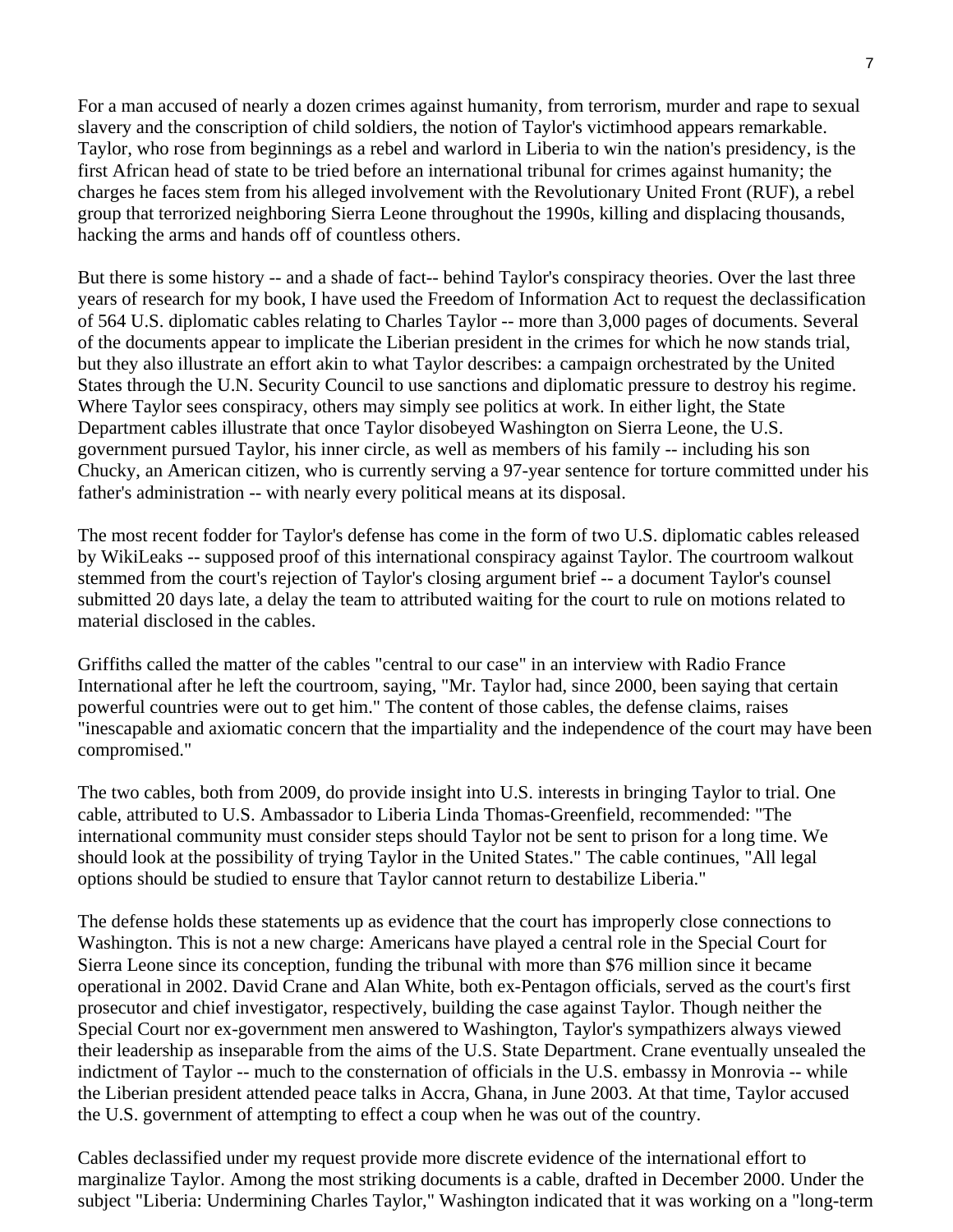campaign" against Taylor and solicited the Monrovia embassy's input and "assistance in developing information required to weaken and discredit the Taylor regime internationally." The cable goes on to explain that the United States hoped to rally support for sanctions against Taylor's government. "The success of our efforts at the UN will depend in large measure on our ability to convince other UN members of what we already know -- that Charles Taylor is instigating cross-border conflict, trafficking arms, looting resources (Liberia's and neighboring nations') and, in general, sowing instability throughout West Africa."

The cable marked a turning point in the U.S. government's strategy toward Taylor. Previously, Foggy Bottom had tried, unsuccessfully, to engage the Liberian president, encouraging him to rein in his support for the RUF. The Clinton administration had even enlisted high-profile help, including the diplomat Howard Jeter and the Rev. Jesse Jackson, as special envoys on the issue. Taylor reveled in the attention, but it had little impact on his actions. After the efforts of those emissaries failed, Under Secretary of State Thomas R. Pickering flew to Monrovia in July 2000 to offer Taylor one "last chance" to fall in line on the issue, according to a cable. Despite being confronted with evidence that arms were flowing in from Liberia and diamonds were flowing out of Sierra Leone, Taylor evaded the charges, instead trying to charm the diplomat, borrowing a reference from Patton to say he was "not as big a SOB [son of a bitch] as had been reported."

After the cable, which was signed by the then-deputy assistant secretary of state for African affairs, William M. Bellamy, the Clinton administration pursued a new strategy: to discredit the regime publicly. Describing Taylor as being "in a category by himself" among African strongmen, the cable makes clear that in order for sanctions to pass through the Security Council, the United States needed to position the Liberian president as a "a cunning and effective warlord whose brutal rule terrorizes millions in Liberia and Sierra Leone."

To develop the State Department's campaign, Bellamy sought further information from the embassy in Monrovia on sources of Taylor's power, income and support, his vulnerabilities and fears, an assessment of how functional his political network was -- and notably, whether there was an opposition that should be supported. Foggy Bottom also requested detailed evidence of Taylor's connections to the RUF, arms and diamond trafficking, and timber exploitation. "Demonstrating conclusively that Taylor is the driving force behind much of the violence and deepening human misery in the region is an important, ongoing [U.S. government] priority," the cable reads.

When I interviewed him on Feb. 14, Bellamy, who is currently the director of the National Defense University's Africa Center for Strategic Studies, emphasized that the cable was not in any way connected to the subsequent formation of the Special Court. When the cable was written, he explained, "We were not even sure that this court was going to get up and running."

"I don't think there was a policy to make an example of Taylor, to hold Taylor up to the international community to say 'Look at what can happen to you if you do the kinds of things Charles Taylor did,'" he said. "It was specifically to find a way to stop the bleeding, to get this crisis under control in West Africa."

Regardless the intention, however, the December 2000 cable marked the beginning of a protracted and, ultimately, successful campaign to isolate Taylor. A little more than a year later, another cable, titled "Our Game Plan on Liberia," outlined a strategy for a "post-Taylor era in Liberia." The United States, working closely with the U.N. Security Council, ratcheted up the pressure on Taylor with sanctions while depriving his government of the lifeblood the Liberian state has relied on for much of its existence: cash from donor nations like the United States. American aid to Liberia during Taylor's administration, which was largely humanitarian assistance, withered from \$37 million in 1997 to \$6 million in 2003.

A July 2002 State Department cable illustrates just how adamant Foggy Bottom became about not engaging Taylor during those years. When the chair of the Sierra Leone sanctions committee, Ambassador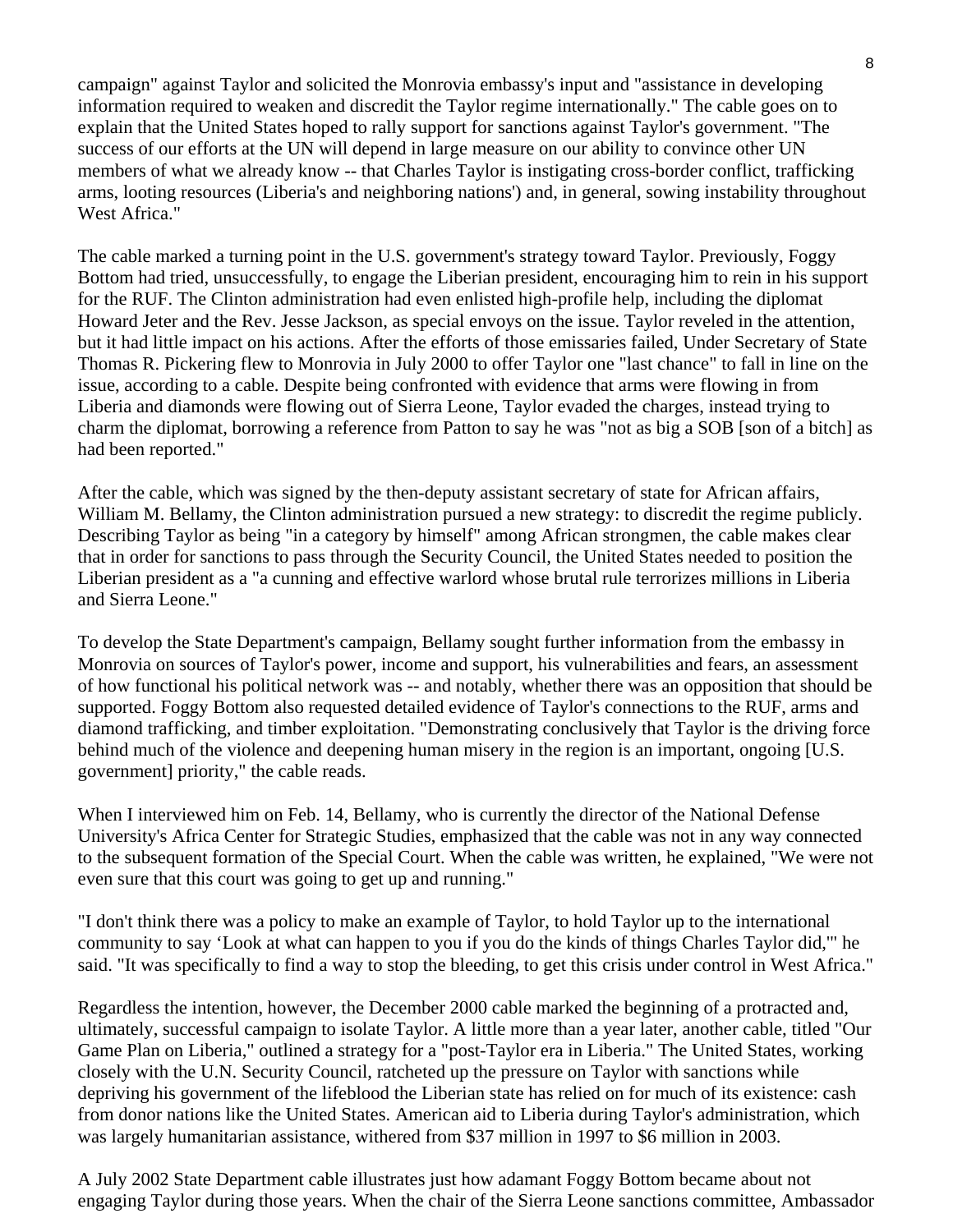Adolfo Aguila-Zinser of Mexico, suggested dialing back the pressure on Taylor in favor of "limited, constructive engagement," U.S. diplomats at the United Nations were nonplussed. "[Aguila-Zinser's] lack of experience and detailed knowledge of the region could produce unwanted results," the cable reads. It suggests a State Department briefing "might help Aguilar-Zinser to reformulate his views based on reality."

Although the cables do demonstrate Washington's resolve to unseat Charles Taylor, they also implicate Taylor, at times dramatically, for his involvement with the RUF. A May 2000 cable describes a visit from the Clinton administration's special envoys, Jeter and Jackson, to discuss Sierra Leone with Taylor. After Jackson closed the meeting in prayer, the delegation stepped from the room in the Liberian executive mansion to see RUF leader Sam Bockarie waiting outside. Upon seeing Taylor, Bockarie saluted.

In another December 2000 cable, the Monrovia embassy detailed its intelligence on Taylor's role in Sierra Leone. According to a redacted source, "The RUF was essential for Liberia's defense ... Charles Taylor created the RUF during the Liberian Civil War and set up Foday Sankoh as its leader because ex-GOSL [Government of Sierra Leone] had allowed ECOMOG [the West African peacekeeping force] to attack [Taylor's] NPFL positions from bases in Sierra Leone."

Taylor even admitted his role in the conflict, according to an October 2002 cable attributed to U.S. Ambassador John W. Blaney, who has declined comment. As a one-on-one meeting with Taylor showed, the relationship between the George W. Bush administration and Liberia had grown so tense that Blaney found it necessary to assure Taylor that the United States had no intention of assassinating him. Taylor's response was telling, according to the cable: "He said quietly that this was good to hear and a very important message ... He went on to launch a long defense for his past behavior. Yes, he had been involved in Sierra Leone, and deeply regretted it. But Washington did not understand the context of that involvement."

While a fascinating footnote to history, these cables will make little difference in the outcome of Taylor's long and tortuous trial. It's not clear what impact an international conspiracy would have on the verdict, even if the defense managed to prove it. And in fact, that hasn't been the defense's strategy -- aside from broad, sweeping rhetoric. Until the emergence of the WikiLeaks cables, Taylor's defense strategy never explicitly sought to unearth facts of the alleged conspiracy against him -- perhaps because proof of international conspiring against Taylor would beg the question of why the West found it necessary to do so. The answer is simple: Taylor was a brutal warlord.

Instead of seeking to prove a conspiracy, Taylor's attorneys sought to dispute evidence presented by the prosecution and, through the former Liberian president's testimony, to distance Taylor from responsibility for the crimes alleged in the indictment. This effort has been problematic. The defense testimony attempted to present an alternate narrative to events alleged in the indictment. Yet as supposedly questionable as the prosecution's witnesses were, the defense's witnesses raised even more red flags. On Feb. 3, the prosecution accused Taylor's team of seeking to bribe witnesses who testified against the former Liberian president to recant their statements.

But Taylor did succeed in one thing, perhaps, in all this: yet another delay in the case that has dragged on for nearly four years already. The conclusion of Taylor's trial is postponed indefinitely -- the only hearing scheduled is a disciplinary session for Taylor's attorney on Feb. 25.

That should give Taylor more than enough time to put in a few more parting words for his enemies.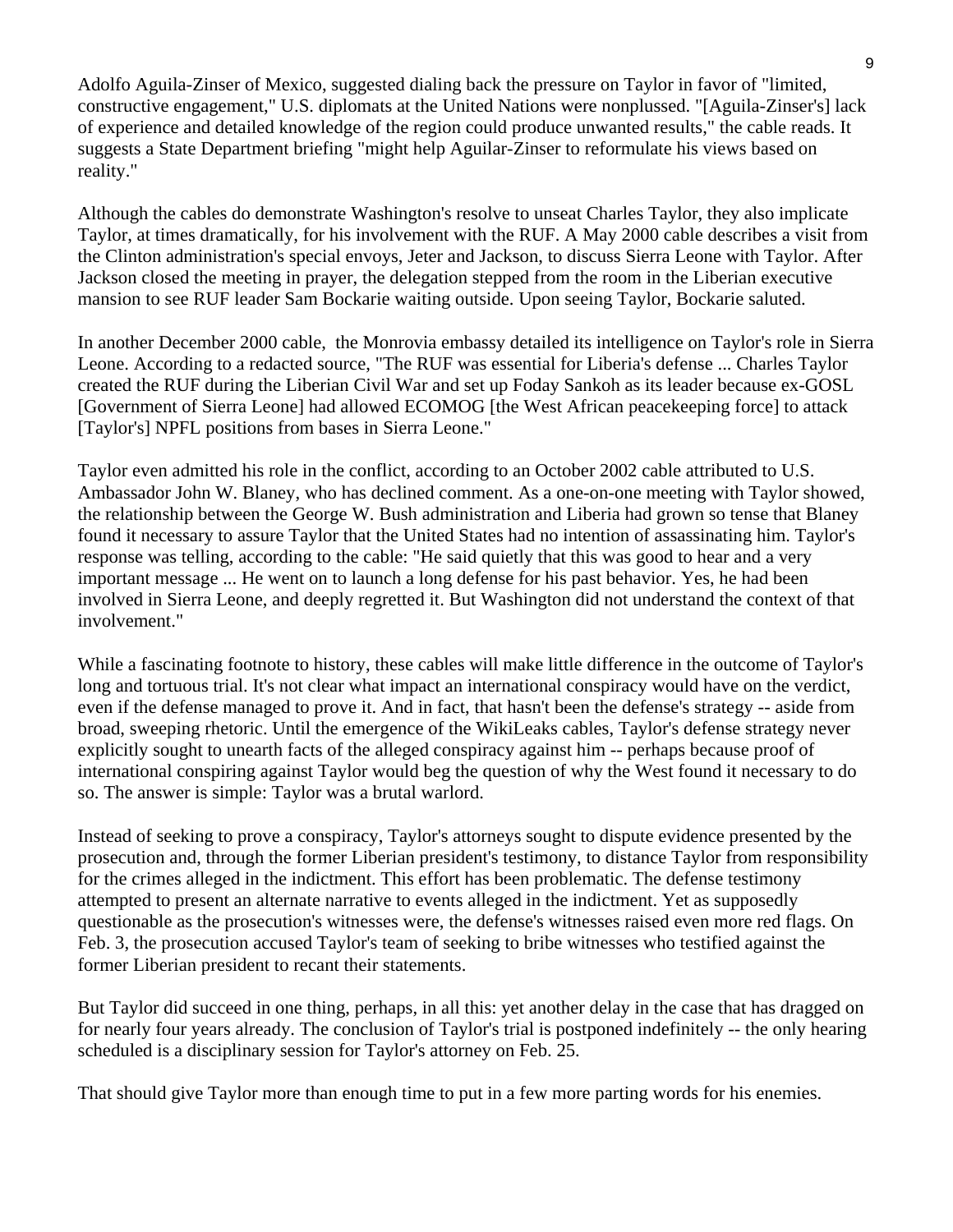Sierra Express Media Monday, 21 February 2011

**What goes around comes around, as the devil comes to roost in Libya** 

#### **Author:** SEM Contributor

Governor Clarkson was apocalyptic in delivering his prayers for Sierra Leone. In one of his solemn prayers for the country, Sierra Leone, he echoed that whosoever destroyed or planned an attack on the country will perish before his death or fall from grace to grass. In one of the popular statements of former Liberian president, Charles Taylor, he remarked that, "Sierra Leone will taste the bitterness of War". Innocent as the country was, nobody knew where the handiwork of evil was



coming from. In less than a year, Sierra Leone was invaded by the Revolutionary United Front led by Foday Sankoh. Later, the whole world knew that the architects of the crisis in both Liberia and Sierra Leone was hatched in Libya. The country was embroiled in a war that devastated millions of people. The people of Sierra Leone prayed for freedom and called on the backers to desist from supporting such heinous plots. The backers ignored the plea. The war of Foday Sankoh slaughtered thousands of innocent people and millions were displaced. The question that begged for answer was, Why Sierra Leone? Where was this plot machinated? (*Photo*: *Ibrahim Sourie Mansaray)*

The recent events in Libya have reverberated through the minds of those who had never thought of such a revolution against one of the so-called revolutionaries, Gadaffi. In terms of political instability in Africa, it is undeniable that in almost all the cases in Africa, it is evident the major problem is leadership. In this context, Africa has seen its freedom heroes turn into dictators, while plundering of natural resources, politics of exclusion and deprivation to tilt the balance of power continues to dominate the public sphere.

In the 1990s, Libya became the haven of so-called revolutionaries. The former Liberian President, Charles Taylor and his protégé, Foday Sankoh launched a rebellion in both Sierra Leone and Liberia. Their aspirations were from Libya. The "Green Book" became the symbol of liberation. There was political instability in Africa with most so-called liberators securing support from Gaddafi. In the 80s, Gaddafi launched a deadly war in Chad for the Aouzi strip. Many people were killed on both sides.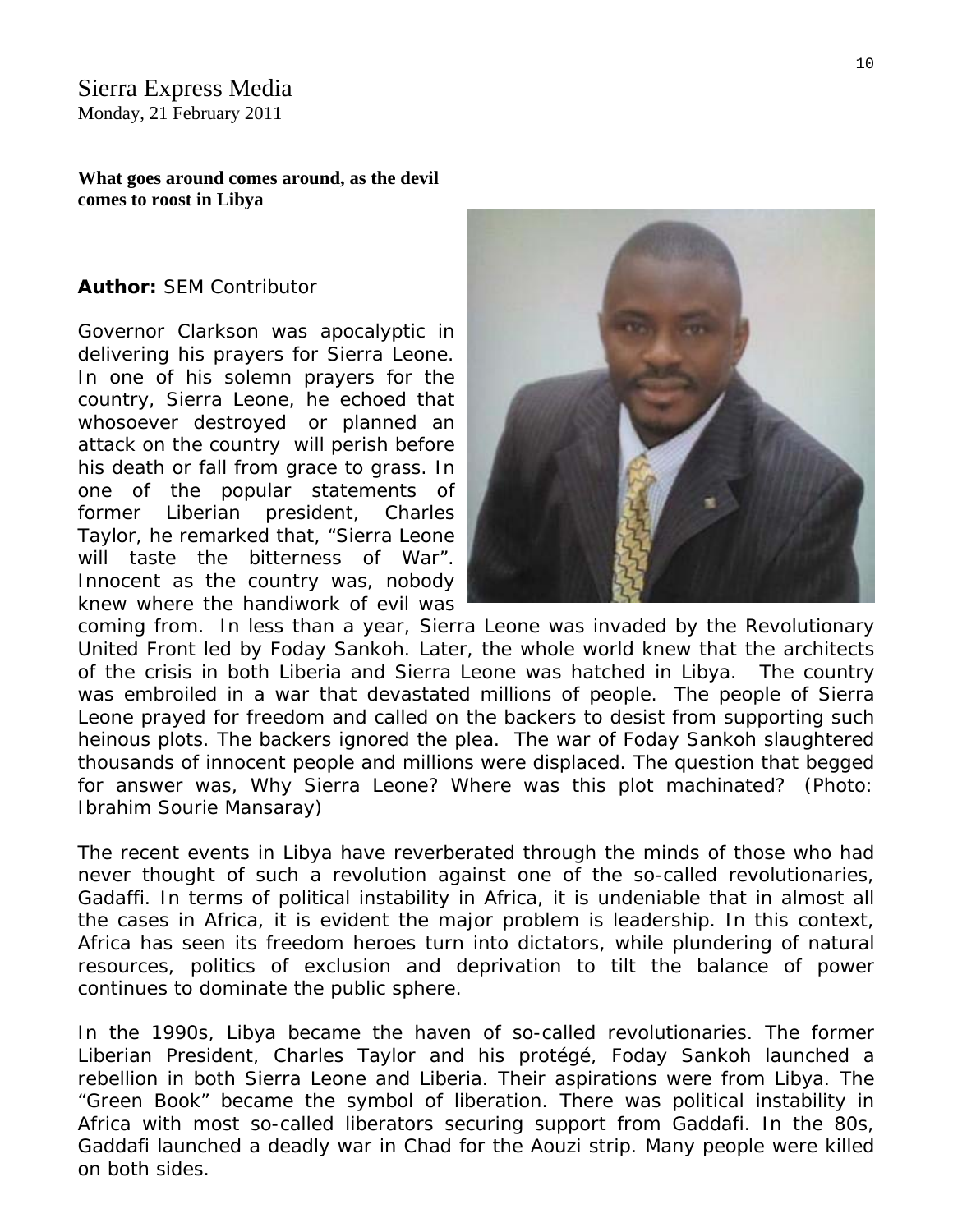Gaddafi has been a bag of mixed blessings for the continent of Africa. What he preaches in his Green Book is in complete contrast on what he operates. His army has been infested with spies, his sons control various and equipped sets of the army more than the regular army. The appearance of his son on national television marked a complete picture of the way and manner Gaddafi has been ruling the country. The latest report of Gaddafi ordering his air force to fire on protesters manifested his callous and bleak vision for his people and country.

Considering Gaddafi's role in the instability of Sierra Leone, the destruction of lives will ever haunt his soul, image and his conscious. Indeed, during the 90s, Sierra Leone had its life threatening political and economic conditions. These include bad governance, lowly educated population, poor economic conditions and a host of other vices. With all these factors, the people of Sierra Leone never wanted a change that would involve loss of lives, property and mass migration. It is no hidden secret that some African leaders still cherish the ideal of dancing with the devil. The visit of Gaddafi to Sierra Leone in 2007 was heavily criticized by prominent journalists like Olu Gordon, Philip Neville and a host of others. Their protests were based on the destruction of the country by the handiwork of Gaddafi. Though their cries fell on deaf ears, his visit was approved by the erstwhile leadership of Tejan Kabba.

Gaddafi had been a spoiler in every facet. At the United Nations General Assembly, Gaddafi openly threw the UN charter and praised the role of the Somali pirates. As if that was not enough, Gaddafi called on Nigerians to have two countries on religious grounds. Whilst calling on Nigeria to have two countries, Gaddafi condemned Southern Sudan for calling for independence and remarked that would send a bad signal to other African countries.

True to the words of Governor Clarkson, it is an undeniable fact that Sierra Leone is blessed. Those who have struck catastrophe on the country have perished and will continue to do so. The people of the country are friendly, hospitable and accommodating and yet some people have paid the people with killing and mayhem.

The Almighty God has blessed the country and its people, and though the country may have bad people as in all cases in life, those with intentions of bringing mayhem, havoc and destruction will follow the likes of Foday Sankoh, Sam Bockarie and others.

Gaddafi, the thousands of lives lost in Sierra Leone as a result of the war will follow you wherever you go. Indeed the chickens have come to roost.

*By Ibrahim Sourie Mansaray*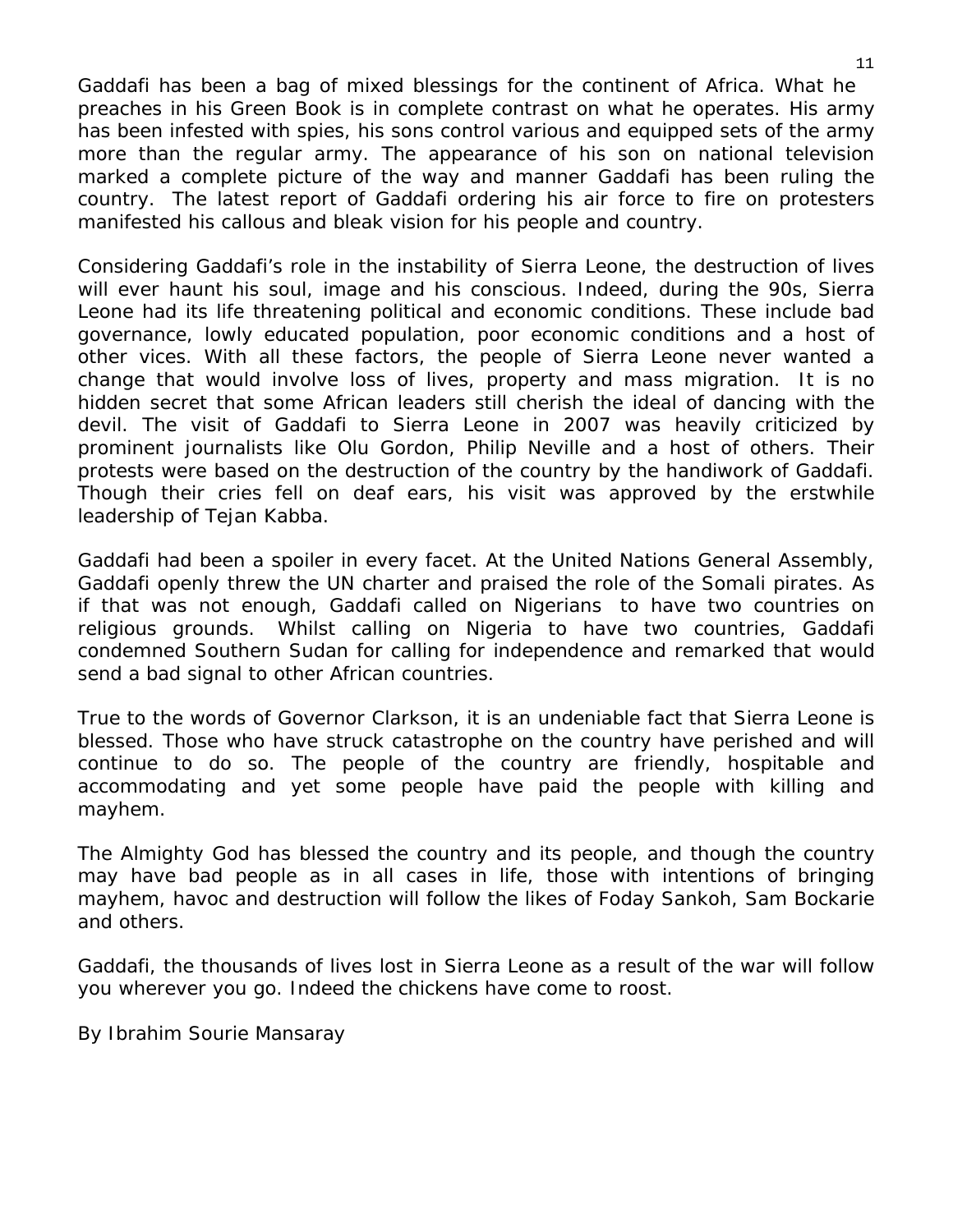# UB Post Tuesday, 22 February 2011 http://ubpost.mongolnews.mn/index.php?option=com\_content&task=view&id=5801&Itemid=36

#### **UN Asks Mongolia More Job in Cote d'Ivoire**

The United Nations sends a request to Mongolia to involve it in its peacekeeping mission in Cote d'Ivoire. As result of recent presidential election in the Ivory Coast, the African country has now two presidents and two governments and is in armed conflict between opposing parties.

Due the current situation in Ivory Coast, the United Nations decided to increase the number of its blue helmets to serve in this country by two thousand and requested Mongolia to send a 850-men battalion to the African country.

In addition, Mongolia was asked to participate in guarding the UN staff in Iraq. The National Security Council of Mongolia is expected to meet soon to pass a decision on UN request.

Moreover, a source said Mongolia considers expanding its mission to Sudan from medical to military. On February 17, Mongolian Guard Force that maintained security at the Special Court of Sierra Leone formally handed over responsibility for the Court's security to the country's Leone Police.

Mongolian blue helmets, working in cooperation with Special Court's Security Section and the Sierra Leone Police, have maintained security at the Special Court since its inception in 2002.

In addition to securing the Court's premises in Freetown, they have provided security during the movement of detainees and prisoners within and outside of Sierra Leone.

The Mongolian peacekeepers, who serve as part of the United Nations Mission in Liberia (UNMIL), took over the Special Court's security from Nigerian peacekeepers in January 2006. Since then, a total of 2,300 Mongolian peacekeepers have served at the Court.

At a colourful ceremony in front of the Special Court's courthouse, a Mongolian peacekeeper handed over the court flag to a member of Special Court Security who handed it to a Special Court Police officer. At present, there are over 400 Mongolian soldiers and troops deployed to UN-mandate and other international operations.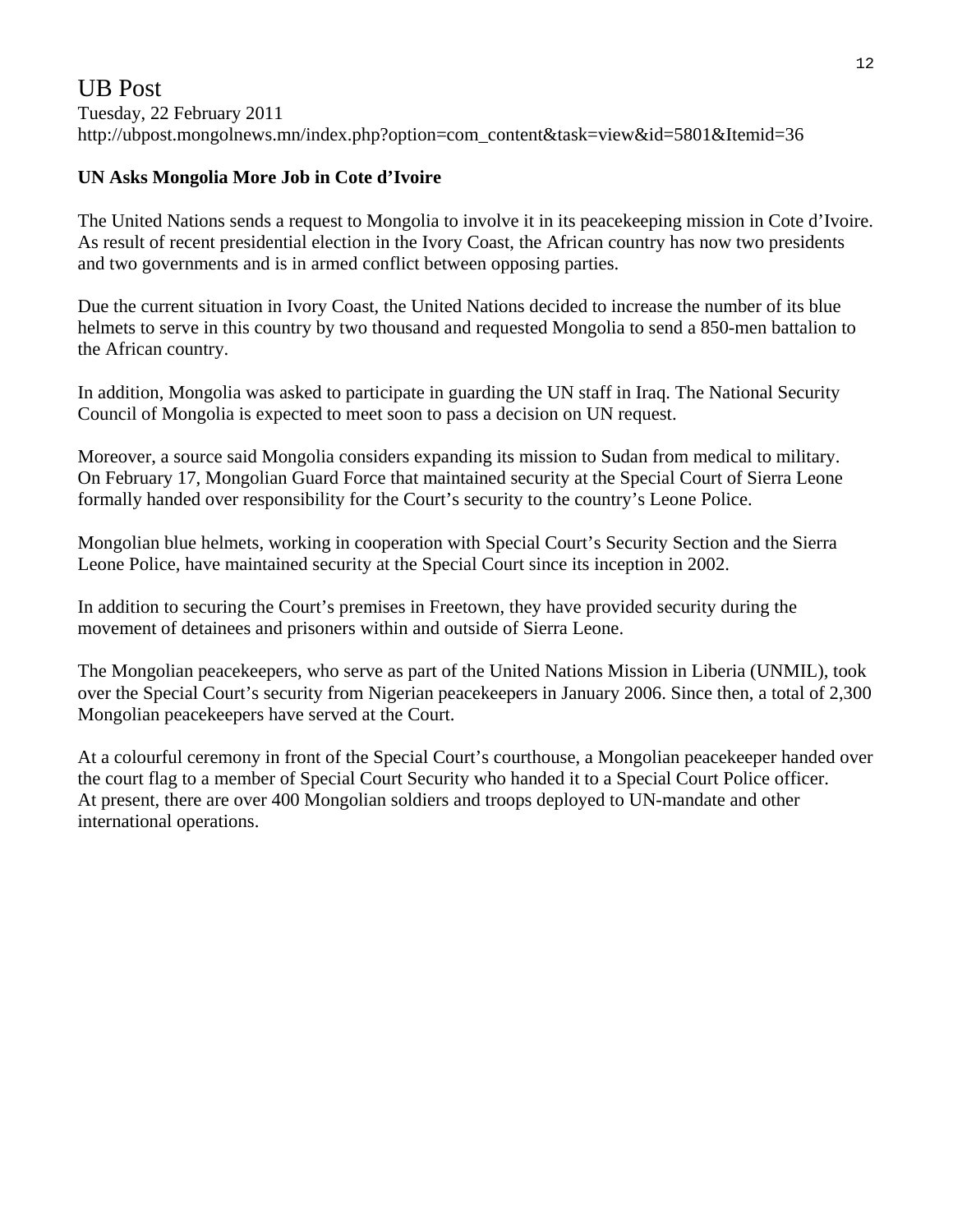#### **Congo provides justice without theatrics**

#### NICOLE FRITZ

THE world of international criminal justice has offered lots of theatrics in recent weeks. Courtenay Griffiths, lead defence counsel for Charles Taylor on trial in The Hague before the Special Court for Sierra Leone, stormed out of court, refusing to reappear. His client took the opportunity to excuse himself too.

Then there was the International Criminal Court's (ICC's) prosecutor, Luis Moreno Ocampo, never one for understatement, intoning: "The world needs legal limits. We need a platform to live together. That is the International Criminal Court."

The African Union Commission's chairman Jean Ping, equally adept at the rhetorical flourish, opined: "Frankly speaking, we are not against the International Criminal Court. What we are against is Ocampo's justice — the justice of a man."

The disinterested observer might conclude that with all these egos in play, and with so many elevated platforms to play on, the world of international criminal justice probably has little room for justice. But there was another development last week — far less noted — which speaks to what international criminal justice, absent the big egos, might yield. Eleven soldiers from the Democratic Republic of Congo went on trial, accused of raping more than 60 women on New Year's Day. in the town of Fizi in South Kivu province.

The accused have not only been charged with rape and imprisonment but, given the systematic nature of the crimes, have also been charged with crimes against humanity. What's noteworthy here is that these trials are not being heard far from the affected communities — as is the case with Taylor's trial or any of the cases likely to be heard by the ICC. Rather, they are being heard before an innovative mobile gender court in Fizi's neighbouring town of Baraka.

Nor, as so often happens with crimes of this kind, have these cases taken years to come to trial. It has taken less than two months since the crimes were committed for the trials to commence.

It isn't merely low-level officers being prosecuted, which might suggest this type of innovative prosecution procedure is suitable for less powerful actors but that higher-level authorities still need to command the type of expensive trials reserved for Taylor or Slobodan Milosevic. Among the soldiers prosecuted is commanding officer L t -Col Mutware Kibibi. The attack on the population of Fizi is said to be the largest single atrocity involving the government's army.

Quite apart from the innovative mobile gender court, it is the Congolese government's co-operation in the process — aimed at holding its own troops to account — that makes these trials so remarkable. Typically, government actors, when accused of grave human rights violations, use state machinery not to secure accountability but to avoid it. It is why international criminal justice often happens only outside the country where the crimes were committed. In this instance, in the arrest and prosecution of Kibibi, the Congo's government is making good on its promise of a "zero tolerance policy will be enforced on the spot in Fizi".